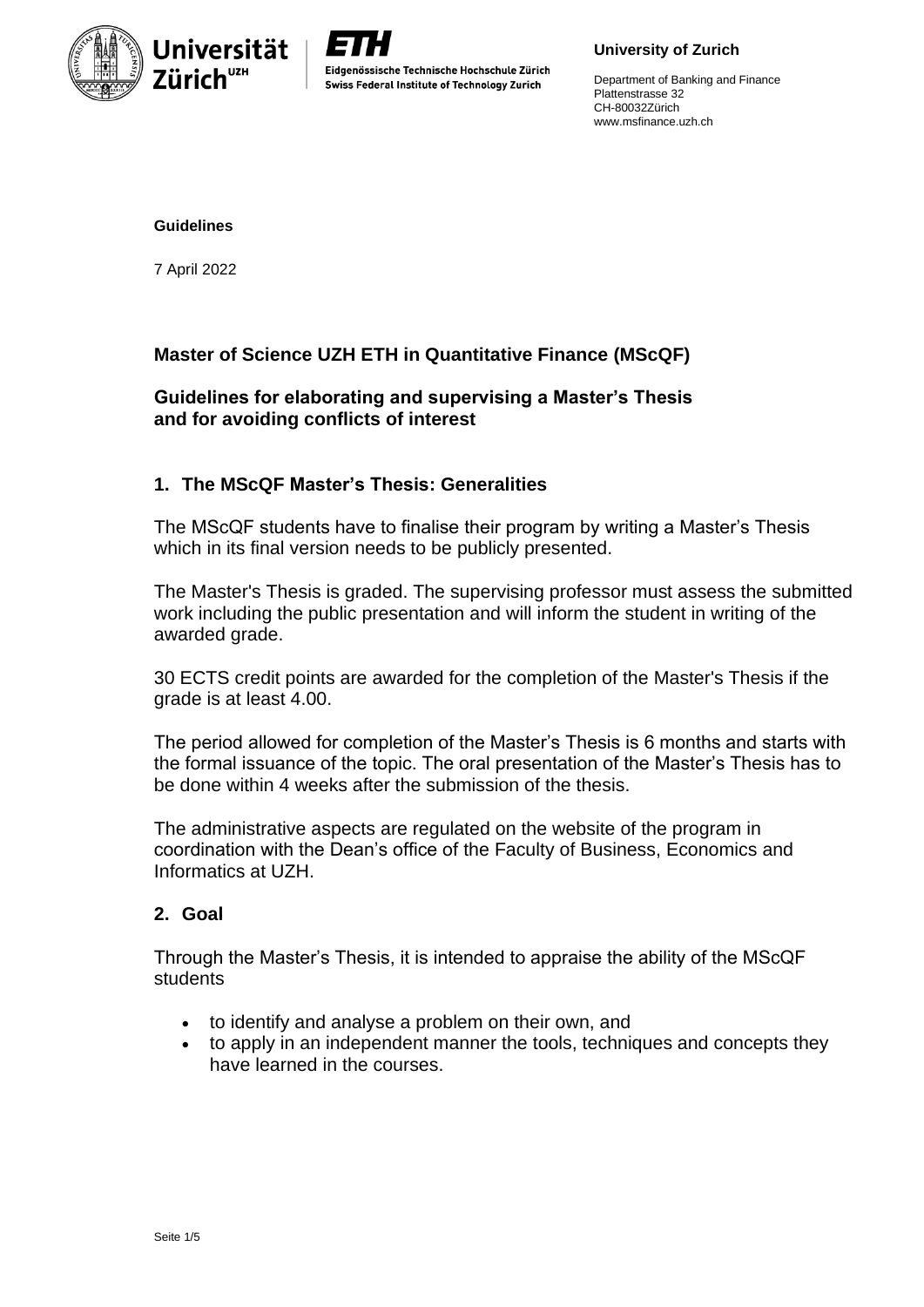

Eidgenössische Technische Hochschule Zürich Swiss Federal Institute of Technology Zurich

# **3. Nature of the Master's Thesis**

Students have a high flexibility in their choice of the project. The general expectation on a Master's Thesis is that it goes in some way beyond writing a simple survey of the literature.

Group work is not permitted.

## **4. Master's Thesis Presentation**

The Master's Thesis presentation consists of a presentation of **30 minutes** followed by questions. It is open to the public and will be officially announced.

### **5. Choice of Topic**

The topic of the Master's Thesis should be discussed and decided upon in agreement with the supervisor. It should be in line with the general goals of the MScQF program.

### **6. Suggested Length and Form**

Most Master's Theses are about 20-60 pages long, but it is quality and not quantity that matters. In essence, students should explain through their work as much as – and no more than – one needs to understand what the studied problem is and what one can learn from the treatment or how they have solved the problem.

Details should be discussed with the supervisor.

The thesis must be written in English.

Students should familiarise themselves with the necessary text processing or typesetting software they plan to use before they start to work on their thesis.

### **Supervision**

According to the existing regulation, any professor from the Faculty of Business, Economics and Informatics at the University of Zurich and any professor from the Department of Mathematics of ETH Zurich can be an official thesis supervisor within the MScQF program.

The supervising professor can engage one of his/her collaborators (PhD students, PostDoc researchers) to support the supervision.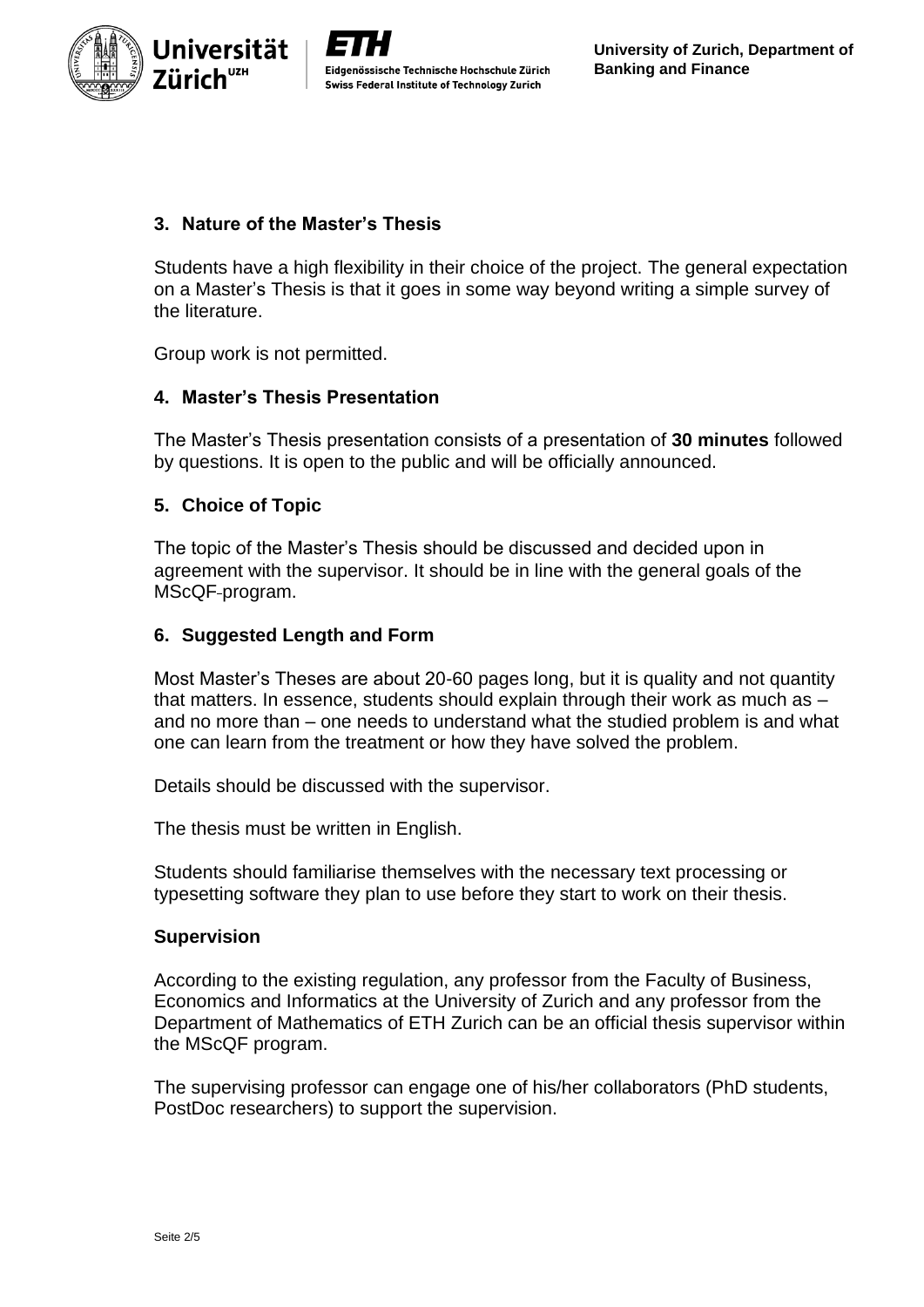



The supervisor has an important role. He/she must ensure that the topic agreed on is both acceptable and feasible in the limited time, and that the method of analysis students have chosen is appropriate and correct.

Students are encouraged to arrange for meetings with their supervisor to report about their progress so that he/she can give some suggestions and bring the students on the right track again if necessary.

# **7. Cooperation with the Financial Services Industry**

The Steering Committee of the MScQF supports projects developed in cooperation with the financial industry, including the combination of working on the Master's Thesis with a part-time internship in the financial industry. However, the following rules must be adhered to:

- Each thesis is officially and ultimately supervised by a local professor as mentioned above.
- It is possible that a practitioner (e.g. an expert from the financial services industry) comes up with a precise topic and offers students the needed guidance. In this case, if the supervising professor agrees with the topic and planned work structure, he may assign the practitioner a co-supervisor role.

If some student is eager to work on a practical project, but currently lacks the industry contacts, he/she might ask the Program Director or the members of the Steering Committee of the MScQF for relevant contact persons in the financial industry.

## **8. Governance: Addressing Possible Conflicts of Interest**

When choosing a supervisor and while students work with their supervisor(s) towards completing their Master's Thesis as part of the MScQF program, all involved parties are expected to act proactively to avoid possible conflicts of interest.

• *What constitutes a conflict of interest*?

A general definition is almost impossible, but as a rule, conflicts of interest are a clash that most often occurs between requirements and interests. Various types of conflicts of interest can occur because of the nature of relationships versus rules of UZH and ETH (or versus federal and cantonal laws).

• *Need to address conflicts of interest*

The Steering Committee of the MScQF program takes possible conflicts of interest very seriously.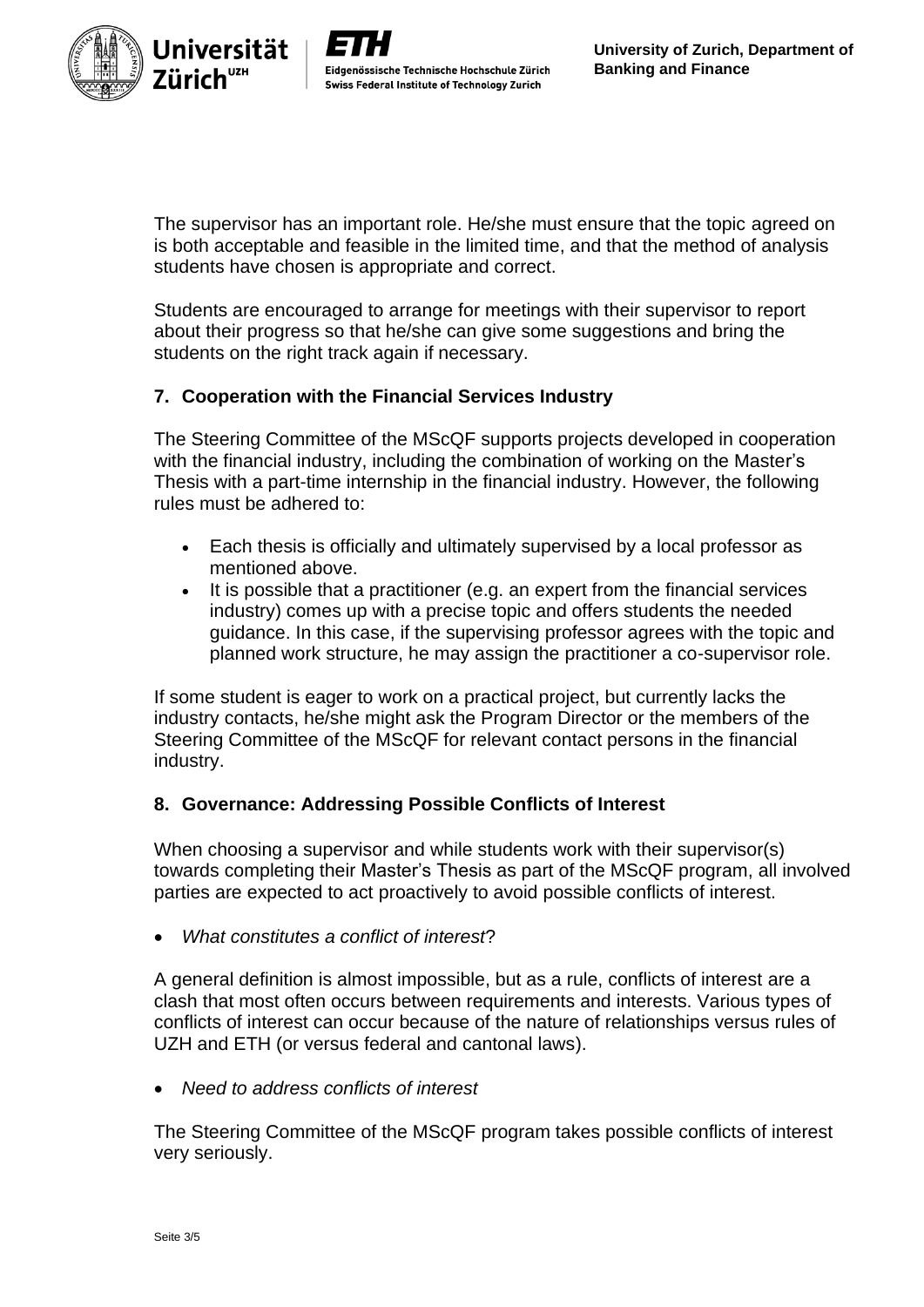

For this reason, the SC of the MScQF strongly advocates transparency (being completely open and frank) as the key aspect when dealing with both actual and perceived potential conflicts of interest.

Perceiving a potential conflict of interest does not make it automatically an actual conflict of interest. The true test of verifying whether a matter is just a perceived potential conflict of interest, or an actual conflict of interest, is disclosure.

When it comes to conflicts of interest, appearance is as important as reality. That is why disclosing conflicts of interest is important.

On the other hand, disclosure of an actual conflict of interest does not remove the conflict but helps get it in the open to be properly addressed. It is important to disclose both perceived potential and actual conflicts of interest to allow others to evaluate the matter and make a decision, rather than keep the issue to oneself and then create an ethical or legal situation. An individual cannot determine whether a situation constitutes a conflict or not because he/she does not have an independent or objective point of view.

• *How to handle conflicts of interests within the MScQF*

The SC asks both students working on their Master's Thesis projects as well as their supervisors and (potential) co-supervisors to contact SC members when someone identifies a situation that may be a conflict, or could be perceived as a conflict of interest.

The members of the SC can and will help advise on how to either remove the conflict or develop a management plan to manage the conflict.

Moreover, they could possibly ask for legal advice from the Dean's office of the Faculty of Business, Economics and Informatics.

As a general rule, if there is a conflict situation with one supervisor of UZH or ETH, the SC demands to involve an additional, neutral supervisor/professor who participates in the supervision and grading of the Master's Thesis and the public presentation exam.

As a list of possible conflicts of interests can never be exhaustive, these guidelines only list two typical examples.

## Example 1, with UZH or ETH professor

### *Internship with Master's Thesis*

The student S does an internship at company C and agrees to develop his Master's Thesis under the supervision of Professor P.

However, professor P is linked to company C (e.g. as a shareholder or board member, or does consulting for C, etc.).